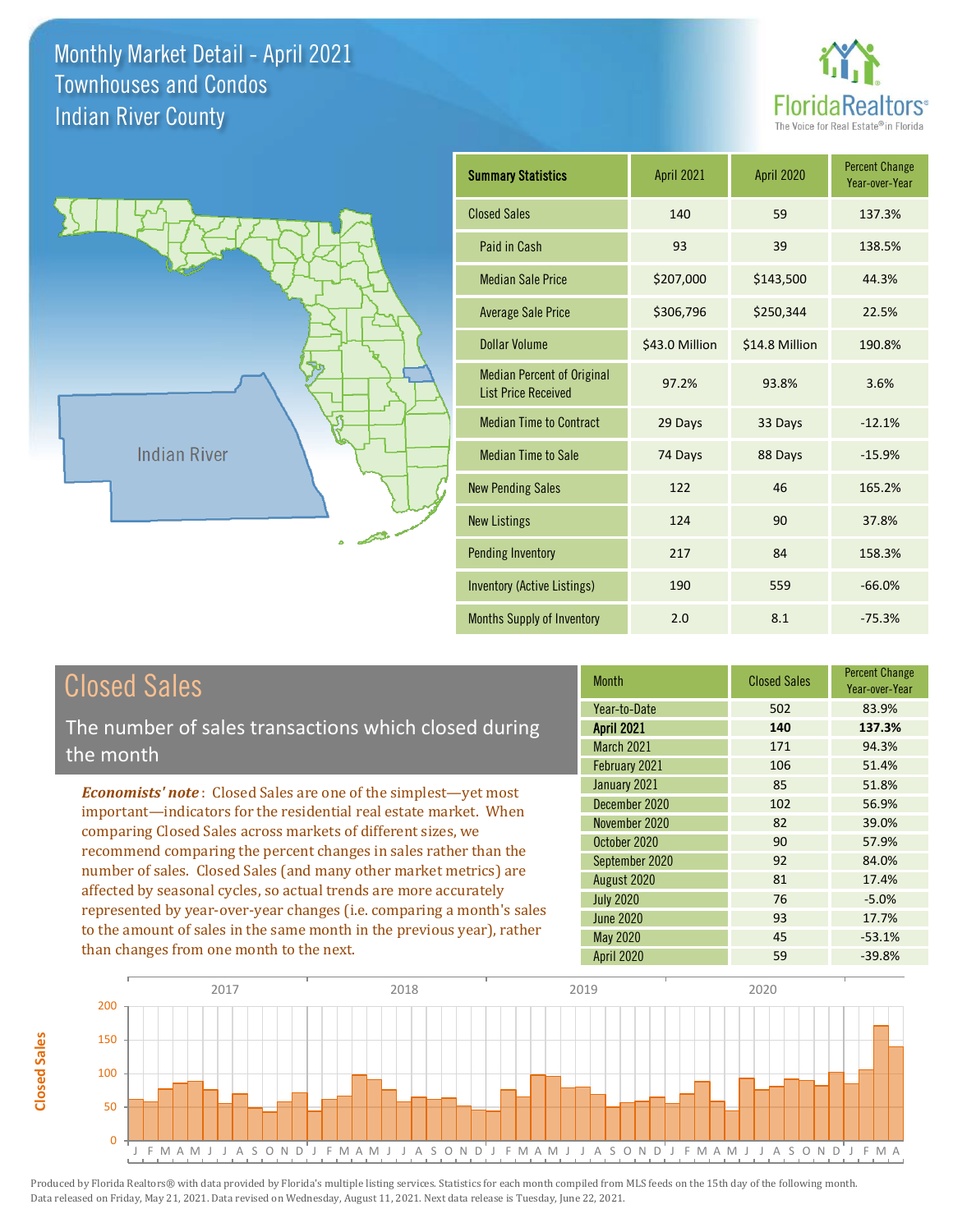

50 -2.0%

56 12.0%

| Cash Sales                                                                     | <b>Month</b>      | <b>Cash Sales</b> | <b>Percent Change</b><br>Year-over-Year |
|--------------------------------------------------------------------------------|-------------------|-------------------|-----------------------------------------|
|                                                                                | Year-to-Date      | 332               | 91.9%                                   |
| The number of Closed Sales during the month in which                           | <b>April 2021</b> | 93                | 138.5%                                  |
| buyers exclusively paid in cash                                                | <b>March 2021</b> | 110               | 89.7%                                   |
|                                                                                | February 2021     | 70                | 70.7%                                   |
|                                                                                | January 2021      | 59                | 68.6%                                   |
|                                                                                | December 2020     | 63                | 40.0%                                   |
| <b>Economists' note:</b> Cash Sales can be a useful indicator of the extent to | November 2020     | 52                | 18.2%                                   |
| which investors are participating in the market. Why? Investors are            | October 2020      | 50                | 47.1%                                   |
| far more likely to have the funds to purchase a home available up front,       | September 2020    | 57                | 50.0%                                   |
| whereas the typical homebuyer requires a mortgage or some other                | August 2020       | 58                | 18.4%                                   |

J F M A M J J A S O N D J F M A M J J A S O N D J F M A M J J A S O N D J F M A M J J A S O N D J F M A 0 20 40 60 80 100 120 2017 2018 2019 2020

## Cash Sales as a Percentage of Closed Sales

form of financing. There are, of course, many possible exceptions, so

this statistic should be interpreted with care.

The percentage of Closed Sales during the month which were Cash Sales

*Economists' note* : This statistic is simply another way of viewing Cash Sales. The remaining percentages of Closed Sales (i.e. those not paid fully in cash) each month involved some sort of financing, such as mortgages, owner/seller financing, assumed loans, etc.

| <b>Month</b>      | <b>Percent of Closed</b><br>Sales Paid in Cash | <b>Percent Change</b><br>Year-over-Year |
|-------------------|------------------------------------------------|-----------------------------------------|
| Year-to-Date      | 66.1%                                          | 4.3%                                    |
| <b>April 2021</b> | 66.4%                                          | 0.5%                                    |
| March 2021        | 64.3%                                          | $-2.4%$                                 |
| February 2021     | 66.0%                                          | 12.6%                                   |
| January 2021      | 69.4%                                          | 11.0%                                   |
| December 2020     | 61.8%                                          | $-10.7%$                                |
| November 2020     | 63.4%                                          | $-15.0%$                                |
| October 2020      | 55.6%                                          | $-6.7%$                                 |
| September 2020    | 62.0%                                          | $-18.4%$                                |
| August 2020       | 71.6%                                          | 0.8%                                    |
| <b>July 2020</b>  | 65.8%                                          | 3.1%                                    |
| <b>June 2020</b>  | 60.2%                                          | $-4.9%$                                 |
| <b>May 2020</b>   | 57.8%                                          | $-22.9%$                                |
| April 2020        | 66.1%                                          | $-4.8%$                                 |

April 2020 39 -42.6%

May 2020 26 -63.9%

June 2020

July 2020



**Cash Sales**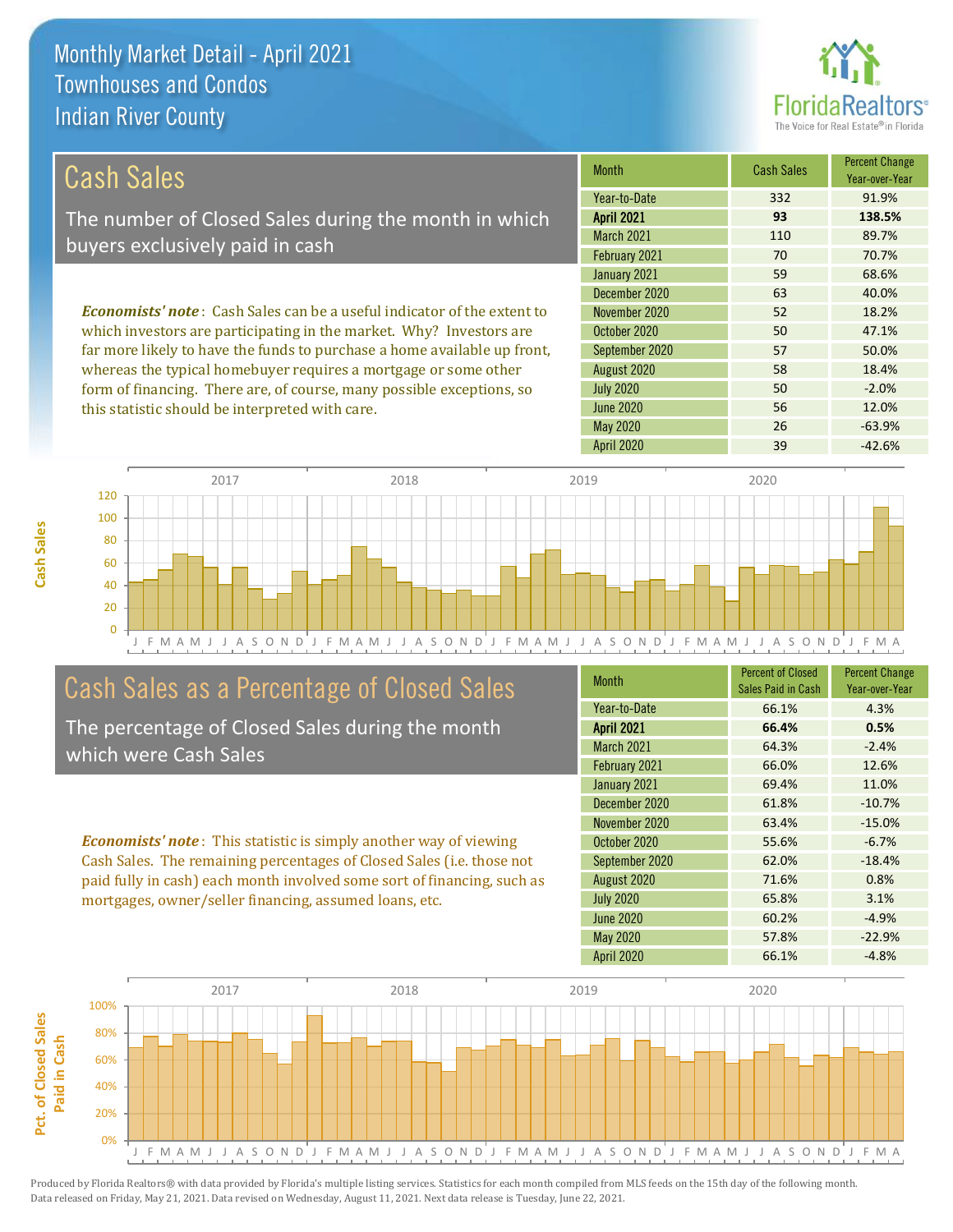

### Median Sale Price

The median sale price reported for the month (i.e. 50% of sales were above and 50% of sales were below)

*Economists' note* : Median Sale Price is our preferred summary statistic for price activity because, unlike Average Sale Price, Median Sale Price is not sensitive to high sale prices for small numbers of homes that may not be characteristic of the market area. Keep in mind that median price trends over time are not always solely caused by changes in the general value of local real estate. Median sale price only reflects the values of the homes that *sold* each month, and the mix of the types of homes that sell can change over time.

| Month             | <b>Median Sale Price</b> | <b>Percent Change</b><br>Year-over-Year |
|-------------------|--------------------------|-----------------------------------------|
| Year-to-Date      | \$174,250                | 4.3%                                    |
| <b>April 2021</b> | \$207,000                | 44.3%                                   |
| <b>March 2021</b> | \$175,000                | $-5.4%$                                 |
| February 2021     | \$150,000                | $-6.3%$                                 |
| January 2021      | \$190,000                | 17.5%                                   |
| December 2020     | \$173,250                | 11.4%                                   |
| November 2020     | \$159,900                | 1.5%                                    |
| October 2020      | \$153,000                | 9.3%                                    |
| September 2020    | \$198,000                | 29.0%                                   |
| August 2020       | \$156,000                | 0.6%                                    |
| <b>July 2020</b>  | \$201,500                | 30.6%                                   |
| <b>June 2020</b>  | \$165,000                | 7.9%                                    |
| May 2020          | \$156,900                | $-23.1%$                                |
| April 2020        | \$143,500                | $-22.1%$                                |



### Average Sale Price

The average sale price reported for the month (i.e. total sales in dollars divided by the number of sales)

*Economists' note* : Usually, we prefer Median Sale Price over Average Sale Price as a summary statistic for home prices. However, Average Sale Price does have its uses—particularly when it is analyzed alongside the Median Sale Price. For one, the relative difference between the two statistics can provide some insight into the market for higher-end homes in an area.

| Month             | <b>Average Sale Price</b> | <b>Percent Change</b><br>Year-over-Year |
|-------------------|---------------------------|-----------------------------------------|
| Year-to-Date      | \$303,241                 | 12.8%                                   |
| <b>April 2021</b> | \$306,796                 | 22.5%                                   |
| March 2021        | \$321,668                 | 10.6%                                   |
| February 2021     | \$268,247                 | 15.4%                                   |
| January 2021      | \$303,952                 | 1.5%                                    |
| December 2020     | \$271,431                 | $-15.8%$                                |
| November 2020     | \$291,427                 | 1.1%                                    |
| October 2020      | \$237,540                 | 6.2%                                    |
| September 2020    | \$240,464                 | 11.1%                                   |
| August 2020       | \$235,246                 | 11.4%                                   |
| <b>July 2020</b>  | \$274,789                 | $-3.8%$                                 |
| <b>June 2020</b>  | \$254,264                 | $-14.8%$                                |
| May 2020          | \$203,743                 | $-31.9%$                                |
| April 2020        | \$250,344                 | $-27.7%$                                |



**Average Sale Price**

Average Sale Price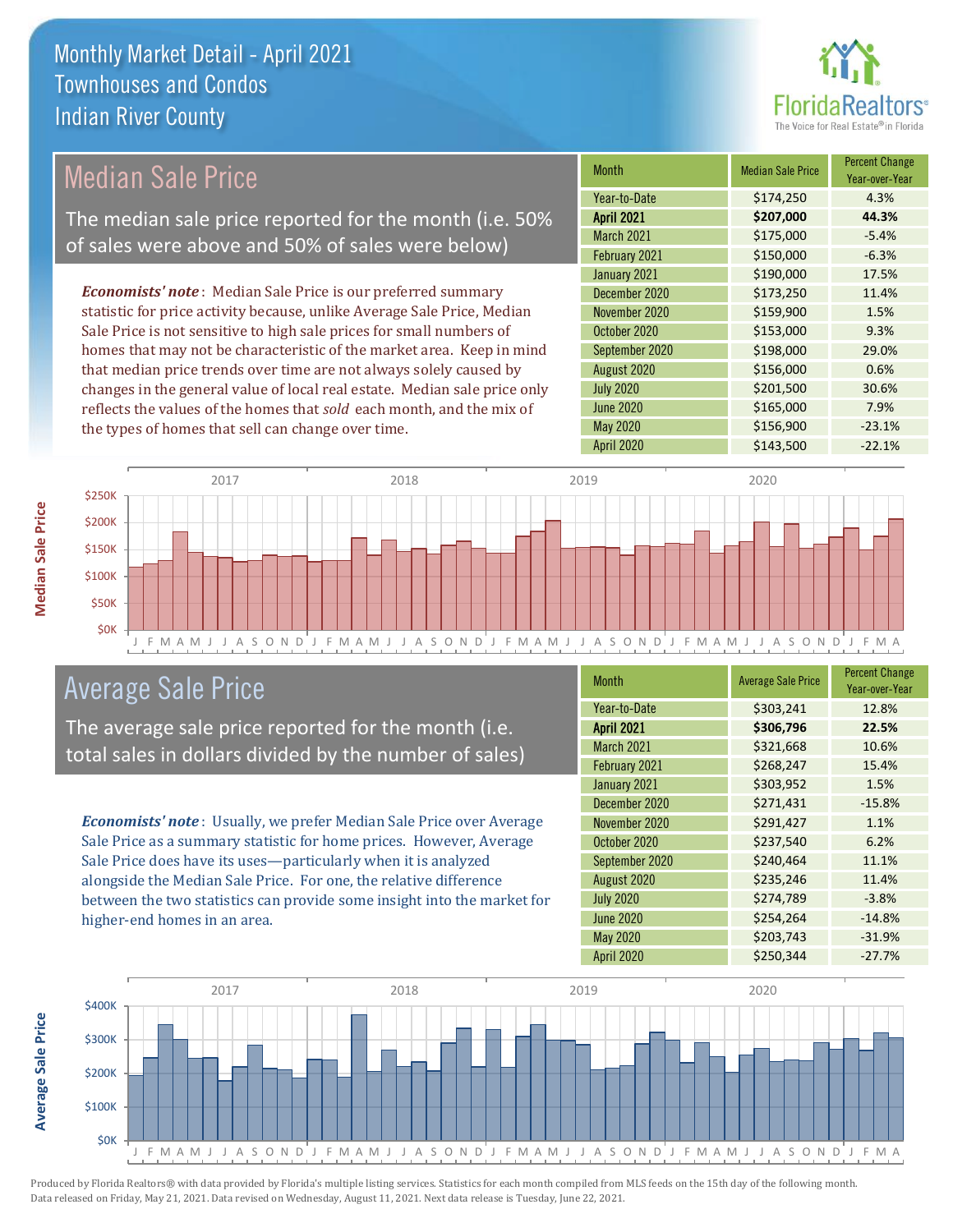

#### Dollar Volume

The sum of the sale prices for all sales which closed during the month

*Economists' note* : Dollar Volume is simply the sum of all sale prices in a given time period, and can quickly be calculated by multiplying Closed Sales by Average Sale Price. It is a strong indicator of the health of the real estate industry in a market, and is of particular interest to real estate professionals, investors, analysts, and government agencies. Potential home sellers and home buyers, on the other hand, will likely be better served by paying attention to trends in the two components of Dollar Volume (i.e. sales and prices) individually.

| <b>Month</b>      | <b>Dollar Volume</b> | <b>Percent Change</b><br>Year-over-Year |
|-------------------|----------------------|-----------------------------------------|
| Year-to-Date      | \$152.2 Million      | 107.4%                                  |
| <b>April 2021</b> | \$43.0 Million       | 190.8%                                  |
| <b>March 2021</b> | \$55.0 Million       | 114.8%                                  |
| February 2021     | \$28.4 Million       | 74.8%                                   |
| January 2021      | \$25.8 Million       | 54.1%                                   |
| December 2020     | \$27.7 Million       | 32.1%                                   |
| November 2020     | \$23.9 Million       | 40.5%                                   |
| October 2020      | \$21.4 Million       | 67.7%                                   |
| September 2020    | \$22.1 Million       | 104.5%                                  |
| August 2020       | \$19.1 Million       | 30.8%                                   |
| <b>July 2020</b>  | \$20.9 Million       | $-8.6%$                                 |
| <b>June 2020</b>  | \$23.6 Million       | 0.3%                                    |
| May 2020          | \$9.2 Million        | $-68.1%$                                |
| <b>April 2020</b> | \$14.8 Million       | $-56.5%$                                |



## Median Percent of Original List Price Received

The median of the sale price (as a percentage of the original list price) across all properties selling during the month

*Economists' note* : The Median Percent of Original List Price Received is useful as an indicator of market recovery, since it typically rises as buyers realize that the market may be moving away from them and they need to match the selling price (or better it) in order to get a contract on the house. This is usually the last measure to indicate a market has shifted from down to up, so it is what we would call a *lagging* indicator.

| Month             | Med. Pct. of Orig.<br><b>List Price Received</b> | <b>Percent Change</b><br>Year-over-Year |
|-------------------|--------------------------------------------------|-----------------------------------------|
| Year-to-Date      | 96.3%                                            | 3.0%                                    |
| <b>April 2021</b> | 97.2%                                            | 3.6%                                    |
| March 2021        | 96.9%                                            | 3.9%                                    |
| February 2021     | 95.1%                                            | 1.9%                                    |
| January 2021      | 95.0%                                            | 1.4%                                    |
| December 2020     | 93.2%                                            | $-1.4%$                                 |
| November 2020     | 95.4%                                            | 1.8%                                    |
| October 2020      | 94.7%                                            | 0.4%                                    |
| September 2020    | 91.4%                                            | $-1.9%$                                 |
| August 2020       | 93.3%                                            | 0.8%                                    |
| <b>July 2020</b>  | 93.4%                                            | 0.3%                                    |
| <b>June 2020</b>  | 92.6%                                            | 0.2%                                    |
| <b>May 2020</b>   | 94.4%                                            | 0.6%                                    |
| April 2020        | 93.8%                                            | 0.2%                                    |

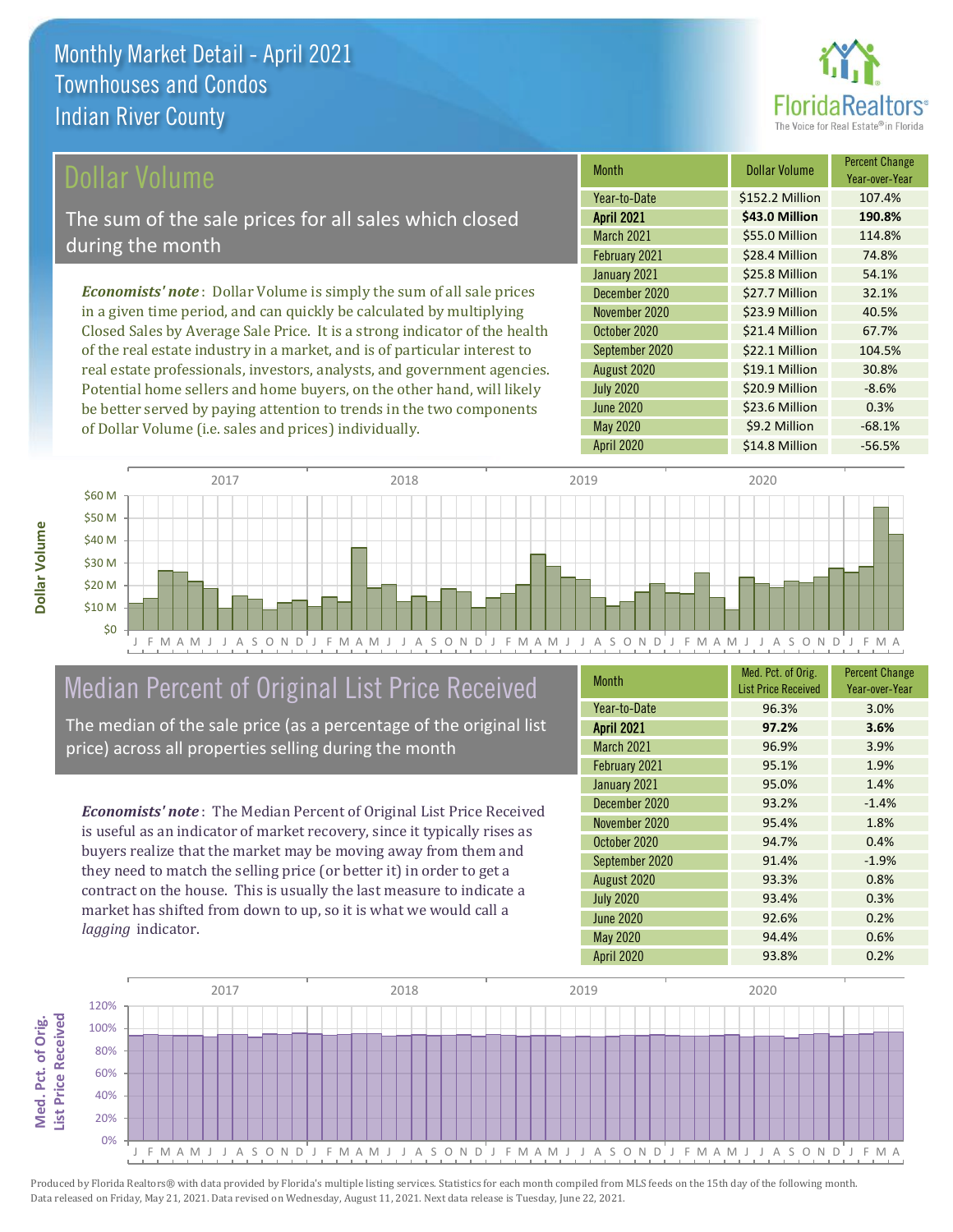

## Median Time to Contract

The median number of days between the listing date and contract date for all Closed Sales during the month

*Economists' note* : Like Time to Sale, Time to Contract is a measure of the length of the home selling process calculated for sales which closed during the month. The difference is that Time to Contract measures the number of days between the initial listing of a property and the signing of the contract which eventually led to the closing of the sale. When the gap between Median Time to Contract and Median Time to Sale grows, it is usually a sign of longer closing times and/or declining numbers of cash sales.

| Month             | Median Time to<br>Contract | <b>Percent Change</b><br>Year-over-Year |
|-------------------|----------------------------|-----------------------------------------|
| Year-to-Date      | 40 Days                    | $-41.2%$                                |
| <b>April 2021</b> | 29 Days                    | $-12.1%$                                |
| <b>March 2021</b> | 33 Days                    | $-44.1%$                                |
| February 2021     | 57 Days                    | $-31.3%$                                |
| January 2021      | 41 Days                    | $-45.3%$                                |
| December 2020     | 97 Days                    | 136.6%                                  |
| November 2020     | 92 Days                    | 43.8%                                   |
| October 2020      | 81 Days                    | 55.8%                                   |
| September 2020    | 72 Days                    | $-32.1%$                                |
| August 2020       | 82 Days                    | 43.9%                                   |
| <b>July 2020</b>  | 102 Days                   | 21.4%                                   |
| <b>June 2020</b>  | 98 Days                    | 96.0%                                   |
| <b>May 2020</b>   | 45 Days                    | $-19.6%$                                |
| April 2020        | 33 Days                    | $-17.5%$                                |



### Median Time to Sale

**Median Time to** 

**Median Time to** 

The median number of days between the listing date and closing date for all Closed Sales during the month

*Economists' note* : Time to Sale is a measure of the length of the home selling process, calculated as the number of days between the initial listing of a property and the closing of the sale. *Median* Time to Sale is the amount of time the "middle" property selling this month was on the market. That is, 50% of homes selling this month took *less* time to sell, and 50% of homes took *more* time to sell. Median Time to Sale gives a more accurate picture than Average Time to Sale, which can be skewed upward by small numbers of properties taking an abnormally long time to sell.

| Month             | <b>Median Time to Sale</b> | <b>Percent Change</b><br>Year-over-Year |
|-------------------|----------------------------|-----------------------------------------|
| Year-to-Date      | 79 Days                    | $-24.8%$                                |
| <b>April 2021</b> | 74 Days                    | $-15.9%$                                |
| March 2021        | 73 Days                    | $-31.8%$                                |
| February 2021     | 93 Days                    | $-15.5%$                                |
| January 2021      | 76 Days                    | $-28.3%$                                |
| December 2020     | 141 Days                   | 85.5%                                   |
| November 2020     | 130 Days                   | 31.3%                                   |
| October 2020      | 111 Days                   | 14.4%                                   |
| September 2020    | 104 Days                   | $-35.4%$                                |
| August 2020       | 124 Days                   | 44.2%                                   |
| <b>July 2020</b>  | 153 Days                   | 19.5%                                   |
| <b>June 2020</b>  | 134 Days                   | 44.1%                                   |
| <b>May 2020</b>   | 81 Days                    | $-18.2%$                                |
| April 2020        | 88 Days                    | 0.0%                                    |

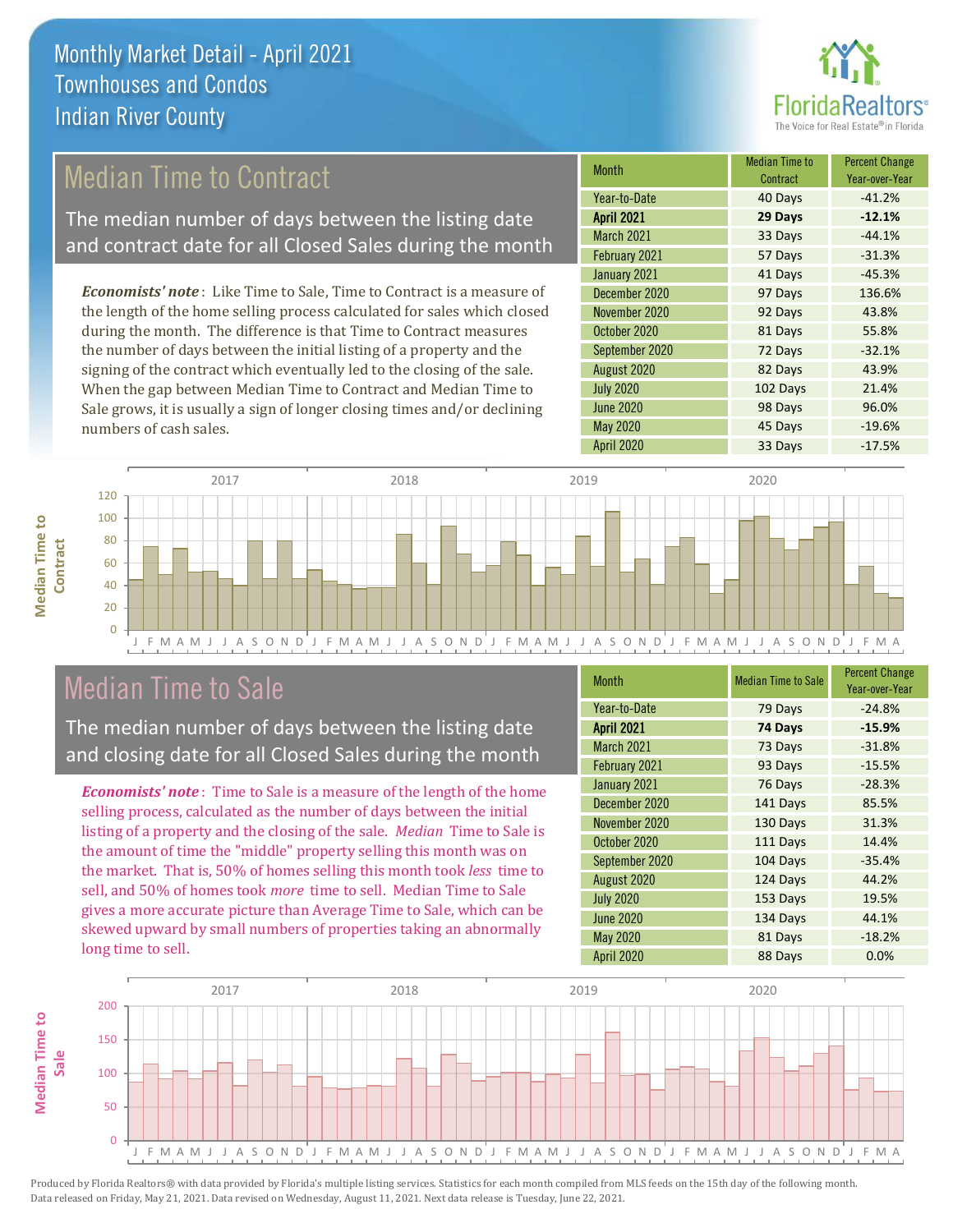distressed properties for sale.



| New Pending Sales                                                              | <b>Month</b>      | <b>New Pending Sales</b> | <b>Percent Change</b><br>Year-over-Year |
|--------------------------------------------------------------------------------|-------------------|--------------------------|-----------------------------------------|
|                                                                                | Year-to-Date      | 599                      | 99.0%                                   |
| The number of listed properties that went under                                | <b>April 2021</b> | 122                      | 165.2%                                  |
| contract during the month                                                      | March 2021        | 165                      | 135.7%                                  |
|                                                                                | February 2021     | 153                      | 64.5%                                   |
|                                                                                | January 2021      | 159                      | 72.8%                                   |
| <b>Economists' note</b> : Because of the typical length of time it takes for a | December 2020     | 103                      | 80.7%                                   |
| sale to close, economists consider Pending Sales to be a decent                | November 2020     | 95                       | 72.7%                                   |
| indicator of potential future Closed Sales. It is important to bear in         | October 2020      | 104                      | 42.5%                                   |
| mind, however, that not all Pending Sales will be closed successfully.         | September 2020    | 96                       | 74.5%                                   |
| So, the effectiveness of Pending Sales as a future indicator of Closed         | August 2020       | 87                       | 38.1%                                   |
| Sales is susceptible to changes in market conditions such as the               | <b>July 2020</b>  | 81                       | 20.9%                                   |

J F M A M J J A S O N D J F M A M J J A S O N D J F M A M J J A S O N D J F M A M J J A S O N D J F M A 0 50 100 150 200 2017 2018 2019 2020

## New Listings

The number of properties put onto the market during the month

availability of financing for homebuyers and the inventory of

*Economists' note* : New Listings tend to rise in delayed response to increasing prices, so they are often seen as a lagging indicator of market health. As prices rise, potential sellers raise their estimations of value—and in the most recent cycle, rising prices have freed up many potential sellers who were previously underwater on their mortgages. Note that in our calculations, we take care to not include properties that were recently taken off the market and quickly relisted, since these are not really *new* listings.

| Month             | <b>New Listings</b> | <b>Percent Change</b><br>Year-over-Year |
|-------------------|---------------------|-----------------------------------------|
| Year-to-Date      | 517                 | 18.0%                                   |
| April 2021        | 124                 | 37.8%                                   |
| <b>March 2021</b> | 125                 | 11.6%                                   |
| February 2021     | 121                 | 26.0%                                   |
| January 2021      | 147                 | 5.0%                                    |
| December 2020     | 82                  | 1.2%                                    |
| November 2020     | 98                  | $-20.3%$                                |
| October 2020      | 94                  | $-28.8%$                                |
| September 2020    | 85                  | 30.8%                                   |
| August 2020       | 69                  | $-18.8%$                                |
| <b>July 2020</b>  | 91                  | 8.3%                                    |
| <b>June 2020</b>  | 99                  | 37.5%                                   |
| <b>May 2020</b>   | 157                 | 91.5%                                   |
| <b>April 2020</b> | 90                  | $-21.1%$                                |

June 2020 **93** 31.0% May 2020 **95** 4.4% April 2020 **46** -49.5%



Produced by Florida Realtors® with data provided by Florida's multiple listing services. Statistics for each month compiled from MLS feeds on the 15th day of the following month. Data released on Friday, May 21, 2021. Data revised on Wednesday, August 11, 2021. Next data release is Tuesday, June 22, 2021.

**New Listings**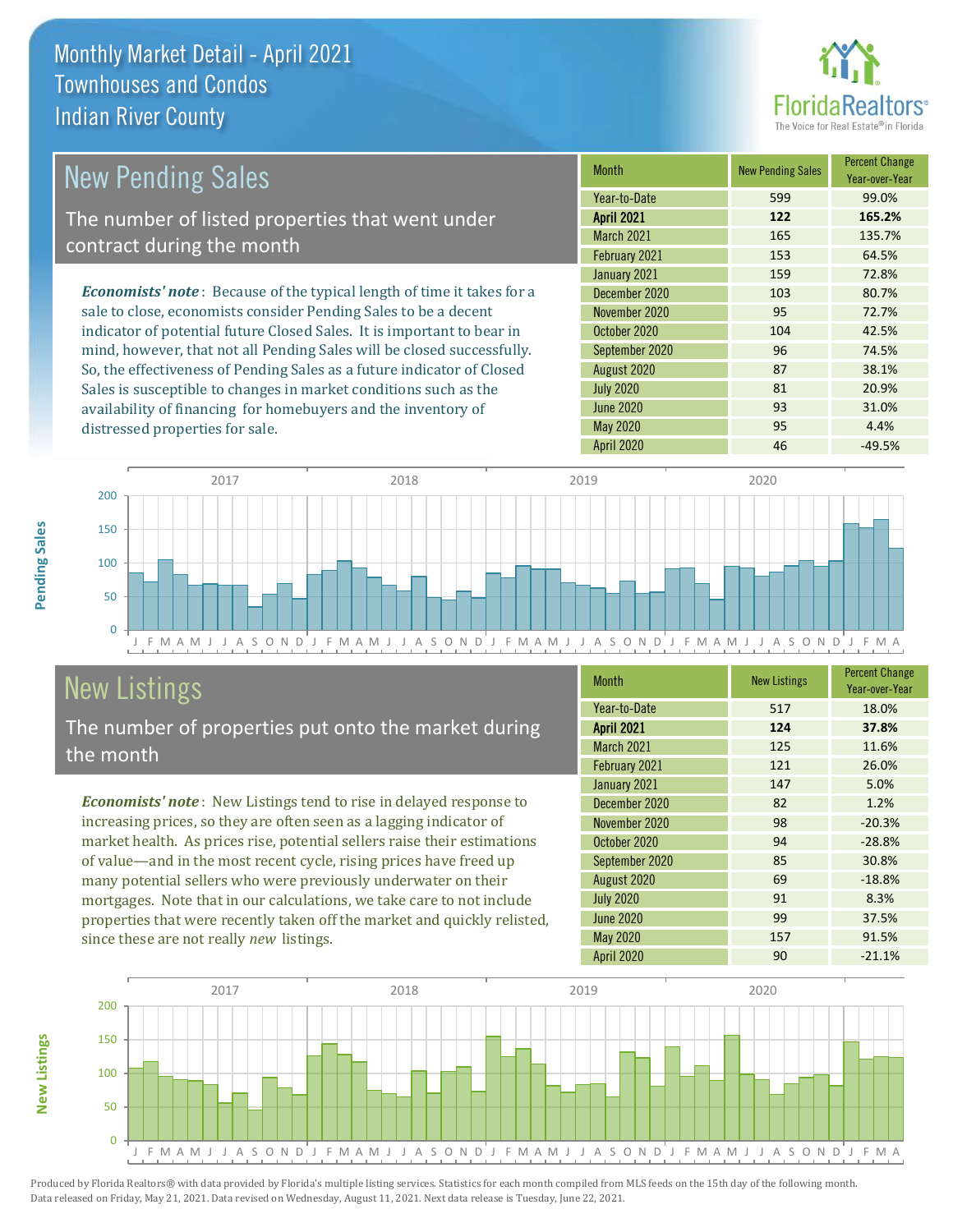

## Inventory (Active Listings) The number of property listings active at the end of the month

*Economists' note* : There are a number of ways to define and calculate Inventory. Our method is to simply count the number of active listings on the last day of the month, and hold this number to compare with the same month the following year. Inventory rises when New Listings are outpacing the number of listings that go off-market (regardless of whether they actually sell). Likewise, it falls when New Listings aren't keeping up with the rate at which homes are going off-market.

| <b>Month</b>             | Inventory | <b>Percent Change</b><br>Year-over-Year |
|--------------------------|-----------|-----------------------------------------|
| <b>YTD (Monthly Avg)</b> | 252       | $-53.6%$                                |
| <b>April 2021</b>        | 190       | $-66.0%$                                |
| <b>March 2021</b>        | 216       | $-60.3%$                                |
| February 2021            | 278       | $-47.2%$                                |
| January 2021             | 322       | $-40.3%$                                |
| December 2020            | 353       | $-34.5%$                                |
| November 2020            | 387       | $-24.3%$                                |
| October 2020             | 389       | $-14.7%$                                |
| September 2020           | 403       | $-3.6%$                                 |
| August 2020              | 424       | $-1.4%$                                 |
| <b>July 2020</b>         | 488       | 10.2%                                   |
| <b>June 2020</b>         | 507       | 9.5%                                    |
| <b>May 2020</b>          | 565       | 9.3%                                    |
| <b>April 2020</b>        | 559       | 3.7%                                    |



## Months Supply of Inventory

An estimate of the number of months it will take to deplete the current Inventory given recent sales rates

*Economists' note* : MSI is a useful indicator of market conditions. The benchmark for a balanced market (favoring neither buyer nor seller) is 5.5 months of inventory. Anything higher is traditionally a buyers' market, and anything lower is a sellers' market. There is no single accepted way of calculating MSI. A common method is to divide current Inventory by the most recent month's Closed Sales count, but this count is a usually poor predictor of future Closed Sales due to seasonal cycles. To eliminate seasonal effects, we use the 12-month average of monthly Closed Sales instead.

| Month                    | <b>Months Supply</b> | <b>Percent Change</b><br>Year-over-Year |
|--------------------------|----------------------|-----------------------------------------|
| <b>YTD (Monthly Avg)</b> | 2.9                  | $-62.3%$                                |
| <b>April 2021</b>        | 2.0                  | $-75.3%$                                |
| March 2021               | 2.4                  | $-68.0%$                                |
| February 2021            | 3.3                  | $-56.0%$                                |
| January 2021             | 4.0                  | $-47.4%$                                |
| December 2020            | 4.5                  | $-41.6%$                                |
| November 2020            | 5.2                  | $-30.7%$                                |
| October 2020             | 5.3                  | $-20.9%$                                |
| September 2020           | 5.8                  | $-4.9%$                                 |
| August 2020              | 6.4                  | 3.2%                                    |
| <b>July 2020</b>         | 7.4                  | 15.6%                                   |
| <b>June 2020</b>         | 7.7                  | 11.6%                                   |
| <b>May 2020</b>          | 8.7                  | 13.0%                                   |
| <b>April 2020</b>        | 8.1                  | 0.0%                                    |

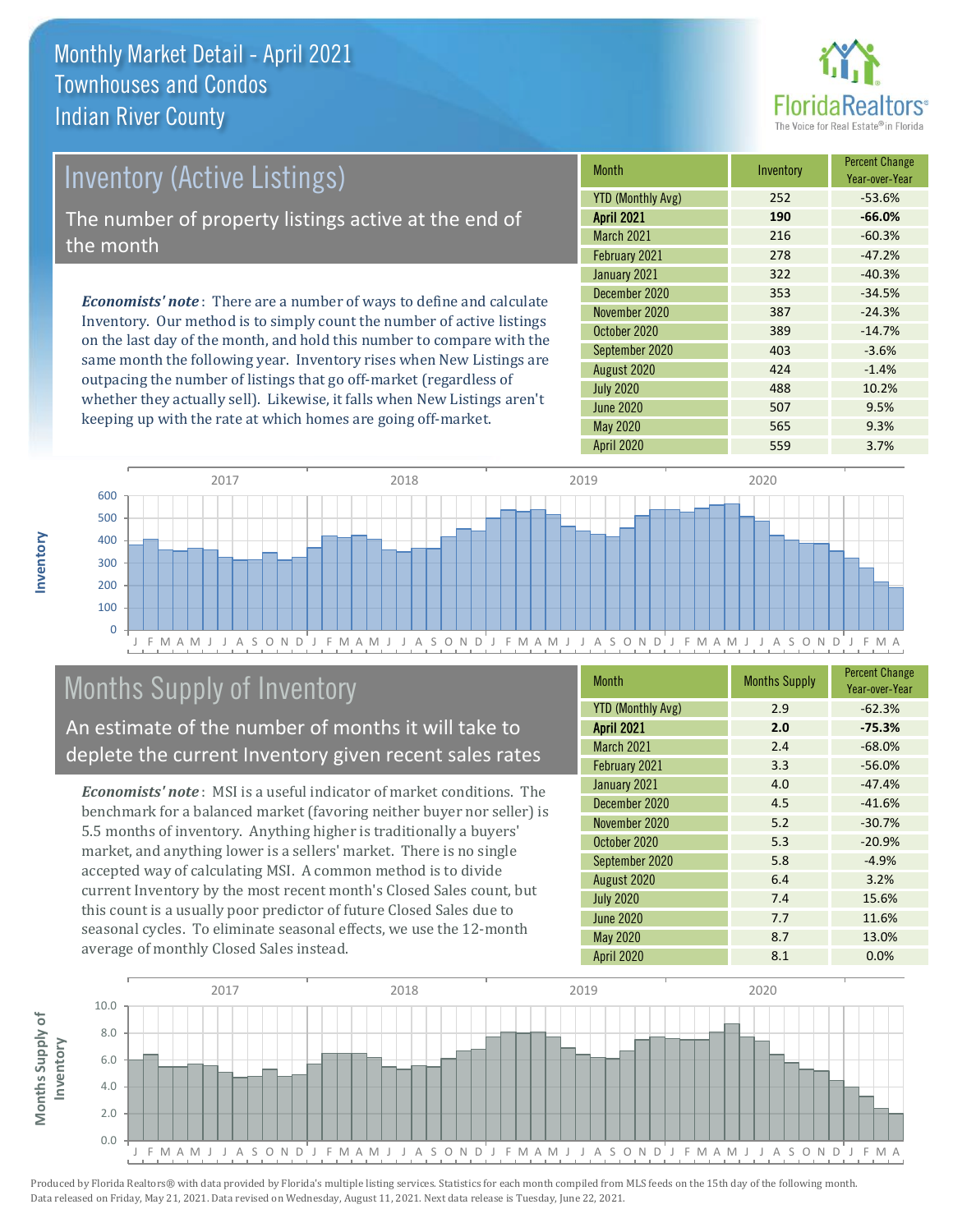

## Closed Sales by Sale Price

The number of sales transactions which closed during the month

*Economists' note:* Closed Sales are one of the simplest—yet most important—indicators for the residential real estate market. When comparing Closed Sales across markets of different sizes, we recommend comparing the percent changes in sales rather than the number of sales. Closed Sales (and many other market metrics) are affected by seasonal cycles, so actual trends are more accurately represented by year-over-year changes (i.e. comparing a month's sales to the amount of sales in the same month in the previous year), rather than changes from one month to the next.

| Sale Price            | <b>Closed Sales</b> | <b>Percent Change</b><br>Year-over-Year |
|-----------------------|---------------------|-----------------------------------------|
| Less than \$50,000    | $\mathbf{1}$        | N/A                                     |
| $$50,000 - $99,999$   | 18                  | 12.5%                                   |
| $$100,000 - $149,999$ | 29                  | 81.3%                                   |
| \$150,000 - \$199,999 | 19                  | 533.3%                                  |
| \$200,000 - \$249,999 | 14                  | 180.0%                                  |
| \$250,000 - \$299,999 | 11                  | 120.0%                                  |
| \$300,000 - \$399,999 | 15                  | 150.0%                                  |
| \$400,000 - \$599,999 | 14                  | 180.0%                                  |
| \$600,000 - \$999,999 | 16                  | 1500.0%                                 |
| \$1,000,000 or more   | 3                   | 50.0%                                   |



#### Median Time to Contract by Sale Price The median number of days between the listing date and contract date for all Closed Sales during the month

*Economists' note* : Like Time to Sale, Time to Contract is a measure of the length of the home selling process calculated for sales which closed during the month. The difference is that Time to Contract measures the number of days between the initial listing of a property and the signing of the contract which eventually led to the closing of the sale. When the gap between Median Time to Contract and Median Time to Sale grows, it is usually a sign of longer closing times and/or declining numbers of cash sales.

| <b>Sale Price</b>     | Median Time to<br>Contract | <b>Percent Change</b><br>Year-over-Year |
|-----------------------|----------------------------|-----------------------------------------|
| Less than \$50,000    | 44 Days                    | N/A                                     |
| $$50,000 - $99,999$   | 33 Days                    | 22.2%                                   |
| $$100,000 - $149,999$ | 39 Days                    | $-30.4%$                                |
| $$150,000 - $199,999$ | 12 Days                    | $-91.9%$                                |
| \$200,000 - \$249,999 | 11 Days                    | 57.1%                                   |
| \$250,000 - \$299,999 | 107 Days                   | $-34.4%$                                |
| \$300,000 - \$399,999 | 34 Days                    | 209.1%                                  |
| \$400,000 - \$599,999 | 35 Days                    | 52.2%                                   |
| \$600,000 - \$999,999 | 26 Days                    | $-75.7%$                                |
| \$1,000,000 or more   | 60 Days                    | $-82.1%$                                |



Produced by Florida Realtors® with data provided by Florida's multiple listing services. Statistics for each month compiled from MLS feeds on the 15th day of the following month. Data released on Friday, May 21, 2021. Data revised on Wednesday, August 11, 2021. Next data release is Tuesday, June 22, 2021.

**Median Time to Contract**

**Median Time to Contract**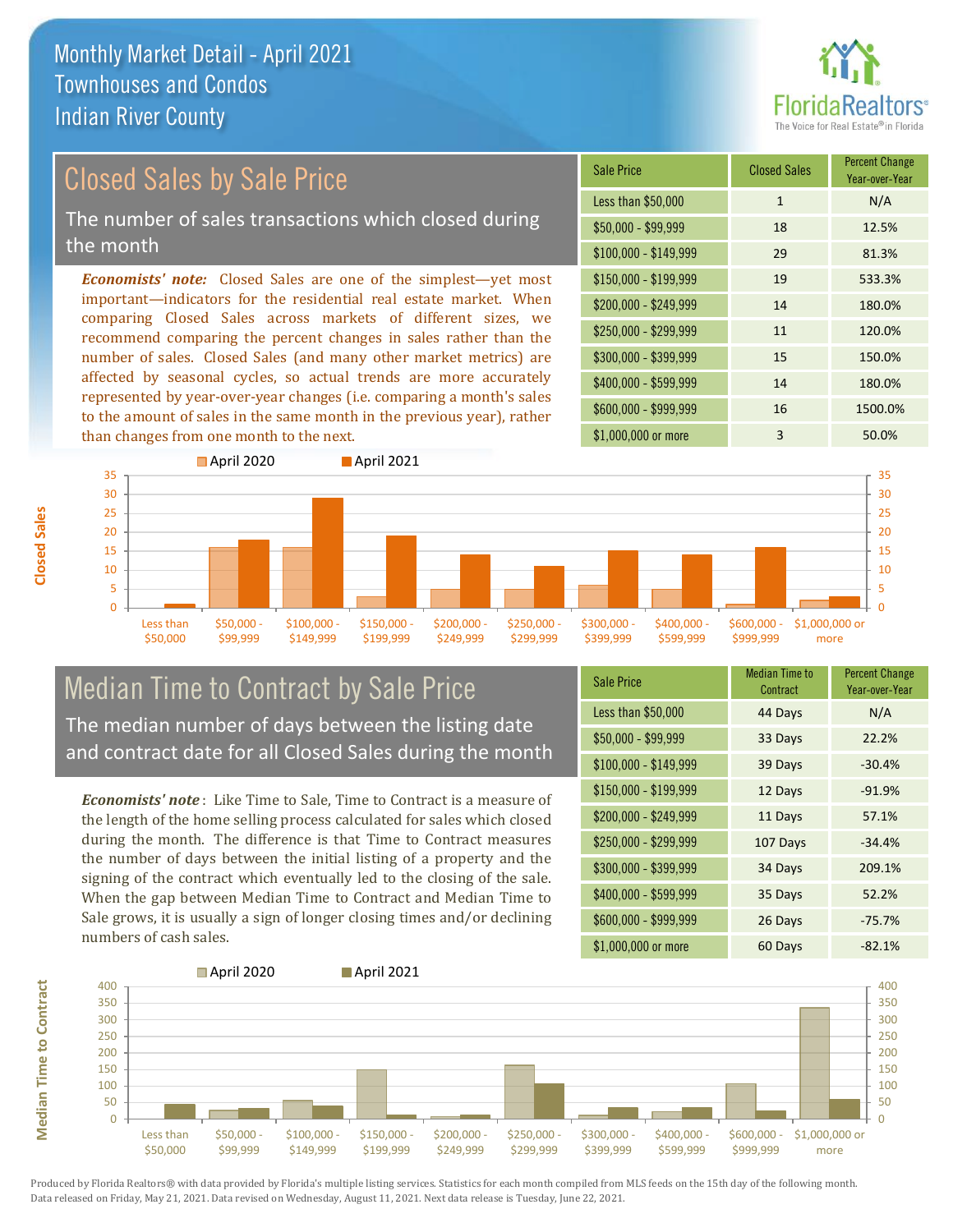

# New Listings by Initial Listing Price

The number of properties put onto the market during the month

*Economists' note:* New Listings tend to rise in delayed response to increasing prices, so they are often seen as a lagging indicator of market health. As prices rise, potential sellers raise their estimations of value—and in the most recent cycle, rising prices have freed up many potential sellers who were previously underwater on their mortgages. Note that in our calculations, we take care to not include properties that were recently taken off the market and quickly relisted, since these are not really *new* listings.





#### Inventory by Current Listing Price The number of property listings active at the end of the month

*Economists' note* : There are a number of ways to define and calculate Inventory. Our method is to simply count the number of active listings on the last day of the month, and hold this number to compare with the same month the following year. Inventory rises when New Listings are outpacing the number of listings that go off-market (regardless of whether they actually sell). Likewise, it falls when New Listings aren't keeping up with the rate at which homes are going off-market.

| <b>Current Listing Price</b> | Inventory | <b>Percent Change</b><br>Year-over-Year |
|------------------------------|-----------|-----------------------------------------|
| Less than \$50,000           | 0         | N/A                                     |
| $$50,000 - $99,999$          | 14        | $-81.8%$                                |
| $$100,000 - $149,999$        | 21        | $-76.9%$                                |
| $$150,000 - $199,999$        | 25        | $-58.3%$                                |
| \$200,000 - \$249,999        | 14        | $-64.1%$                                |
| \$250,000 - \$299,999        | 13        | $-74.0%$                                |
| \$300,000 - \$399,999        | 19        | $-73.2%$                                |
| \$400,000 - \$599,999        | 15        | $-77.3%$                                |
| \$600,000 - \$999,999        | 23        | $-59.6%$                                |
| \$1,000,000 or more          | 46        | $-4.2%$                                 |



Produced by Florida Realtors® with data provided by Florida's multiple listing services. Statistics for each month compiled from MLS feeds on the 15th day of the following month. Data released on Friday, May 21, 2021. Data revised on Wednesday, August 11, 2021. Next data release is Tuesday, June 22, 2021.

**Inventory**